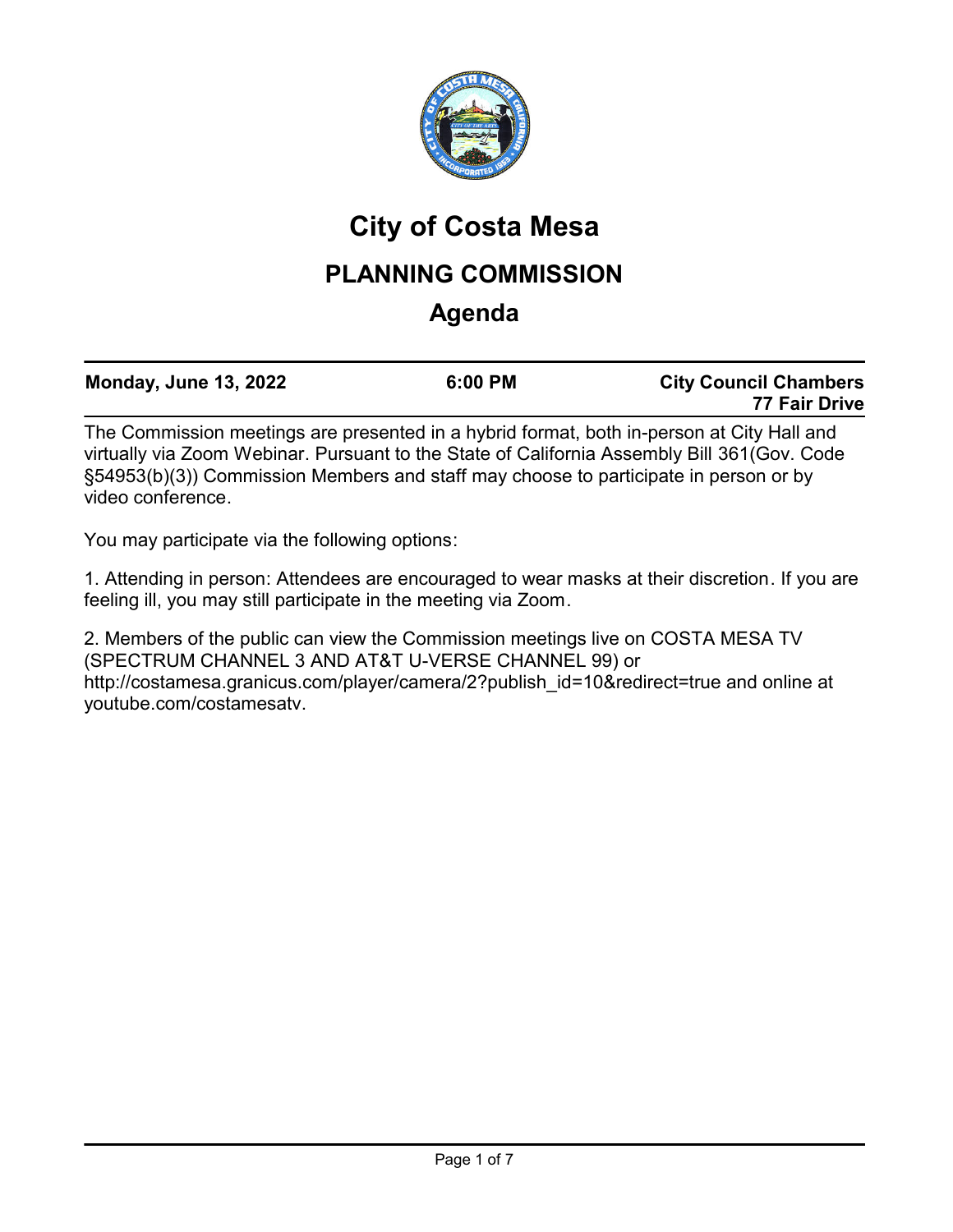3. Zoom Webinar:

Please click the link below to join the webinar: https://zoom.us/j/96060379921?pwd=N2lvbzhJM2hWU3puZkk1T3VYTXhoQT09

Or sign into Zoom.com and "Join a Meeting" Enter Webinar ID: 960 6037 9921 / Password: 595958

• If Zoom is not already installed on your computer, click "Download & Run Zoom" on the launch page and press "Run" when prompted by your browser. If Zoom has previously been installed on your computer, please allow a few moments for the application to launch automatically.

• Select "Join Audio via Computer."

• The virtual conference room will open. If you receive a message reading, "Please wait for the host to start this meeting," simply remain in the room until the meeting begins.

• During the Public Comment Period, use the "raise hand" feature located in the participants' window and wait for city staff to announce your name and unmute your line when it is your turn to speak. Comments are limited to 3 minutes, or as otherwise directed.

Participate via telephone:

Call: 1 669 900 6833 Enter Webinar ID: 960 6037 9921 / Password: : 595958

During the Public Comment Period, press \*9 to add yourself to the queue and wait for city staff to announce your name/phone number and press \*6 to unmute your line when it is your turn to speak. Comments are limited to 3 minutes, or as otherwise directed.

4. Additionally, members of the public who wish to make a written comment on a specific agenda item, may submit a written comment via email to the

PCPublicComments@costamesaca.gov. Comments received by 12:00 p.m. on the date of the meeting will be provided to the Commission, made available to the public, and will be part of the meeting record.

5. Please know that it is important for the City to allow public participation at this meeting. If you are unable to participate in the meeting via the processes set forth above, please contact the City Clerk at (714) 754-5225 or cityclerk@costamesaca.gov and staff will attempt to accommodate you. While the City does not expect there to be any changes to the above process for participating in this meeting, if there is a change, the City will post the information as soon as possible to the City's website.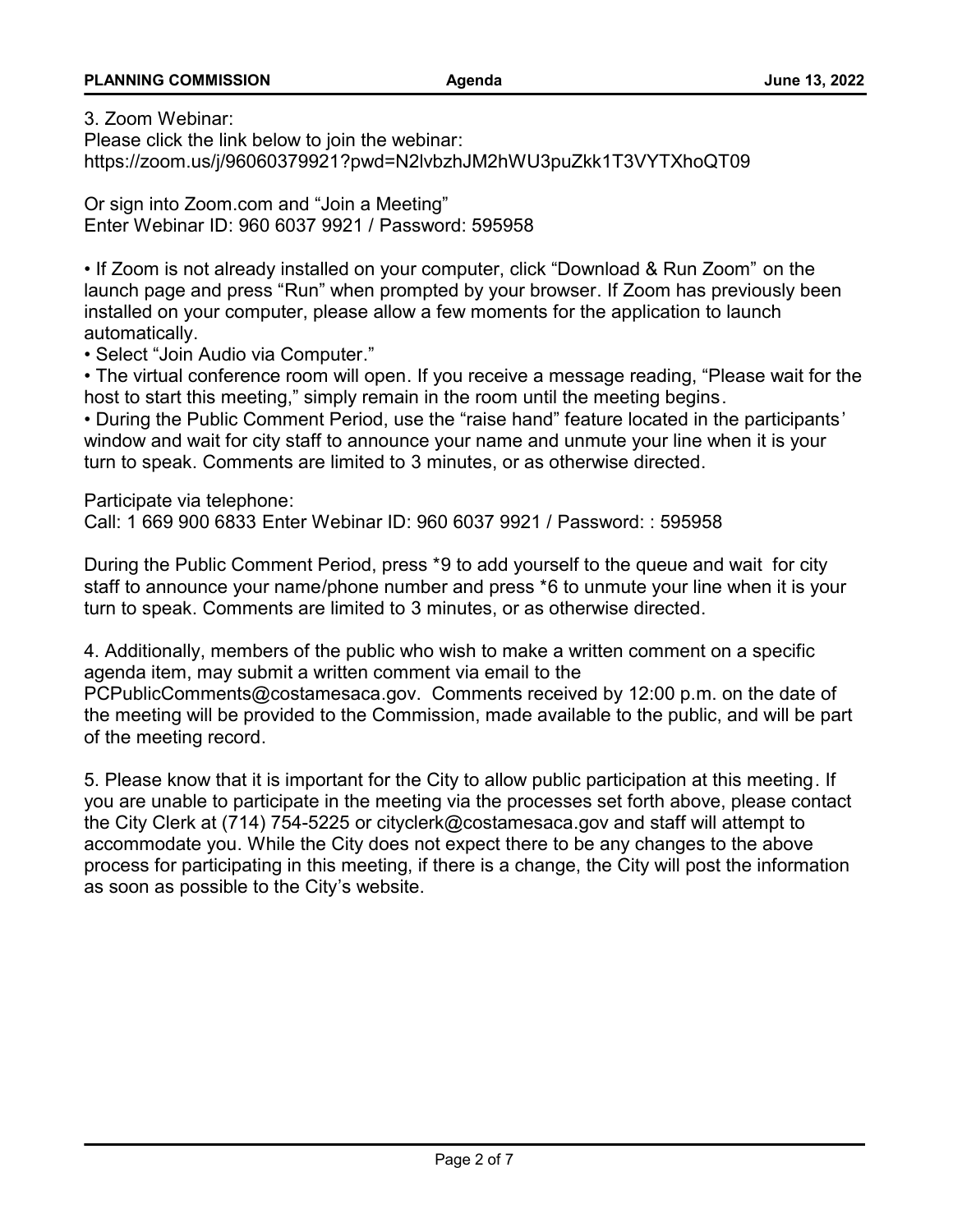| <b>PLANNING COMMISSION</b> | Aqenda | June 13, 2022 |
|----------------------------|--------|---------------|
|                            |        |               |

Note that records submitted by the public will not be redacted in any way and will be posted online as submitted, including any personal contact information.

All pictures, PowerPoints, and videos submitted for display at a public meeting must be previously reviewed by staff to verify appropriateness for general audiences. No links to YouTube videos or other streaming services will be accepted, a direct video file will need to be emailed to staff prior to each meeting in order to minimize complications and to play the video without delay. The video must be one of the following formats, .mp4, .mov or .wmv. Only one file may be included per speaker for public comments. Please e-mail to PCPublicComments@costamesaca.gov NO LATER THAN 12:00 Noon on the date of the meeting.

Note regarding agenda-related documents provided to a majority of the Commission after distribution of the agenda packet (GC §54957.5): Any related documents provided to a majority of the Commission after distribution of the Agenda Packets will be made available for public inspection. Such documents will be posted on the city's website and will be available at the City Clerk's office, 77 Fair Drive, Costa Mesa, CA 92626.

All cell phones and other electronic devices are to be turned off or set to vibrate. Members of the audience are requested to step outside the Council Chambers to conduct a phone conversation.

Free Wi-Fi is available in the Council Chambers during the meetings. The network username available is: CM\_Council. The password is: cmcouncil1953.

As a LEED Gold Certified City, Costa Mesa is fully committed to environmental sustainability. A minimum number of hard copies of the agenda will be available in the Council Chambers. For your convenience, a binder of the entire agenda packet will be at the table in the foyer of the Council Chambers for viewing.

The City of Costa Mesa aims to comply with the Americans with Disabilities Act (ADA) in all respects. If, as an attendee or a participant at this meeting, you will need special assistance beyond what is currently provided, the Clerk's office will attempt to accommodate in a reasonable manner. Please contact the City Clerk's office 24 hours prior to the meeting to inform us of your particular needs and to determine if accommodation is feasible 714-754-5225 or at cityclerk@costamesaca.gov. El objetivo de la Ciudad de Costa Mesa es cumplir con la ley de Estadounidenses con Discapacidades (ADA) en todos los aspectos. Si como asistente o participante en esta reunión, usted necesita asistencia especial, más allá de lo que actualmente se proporciona, la oficina del Secretario de la Ciudad intentara de complacer en una forma razonable. Favor de comunicarse con la oficina del Secretario de la Ciudad con 24 horas de anticipación para informarnos de sus necesidades y determinar si alojamiento es realizable al 714-754-5225 o cityclerk@costamesaca.gov.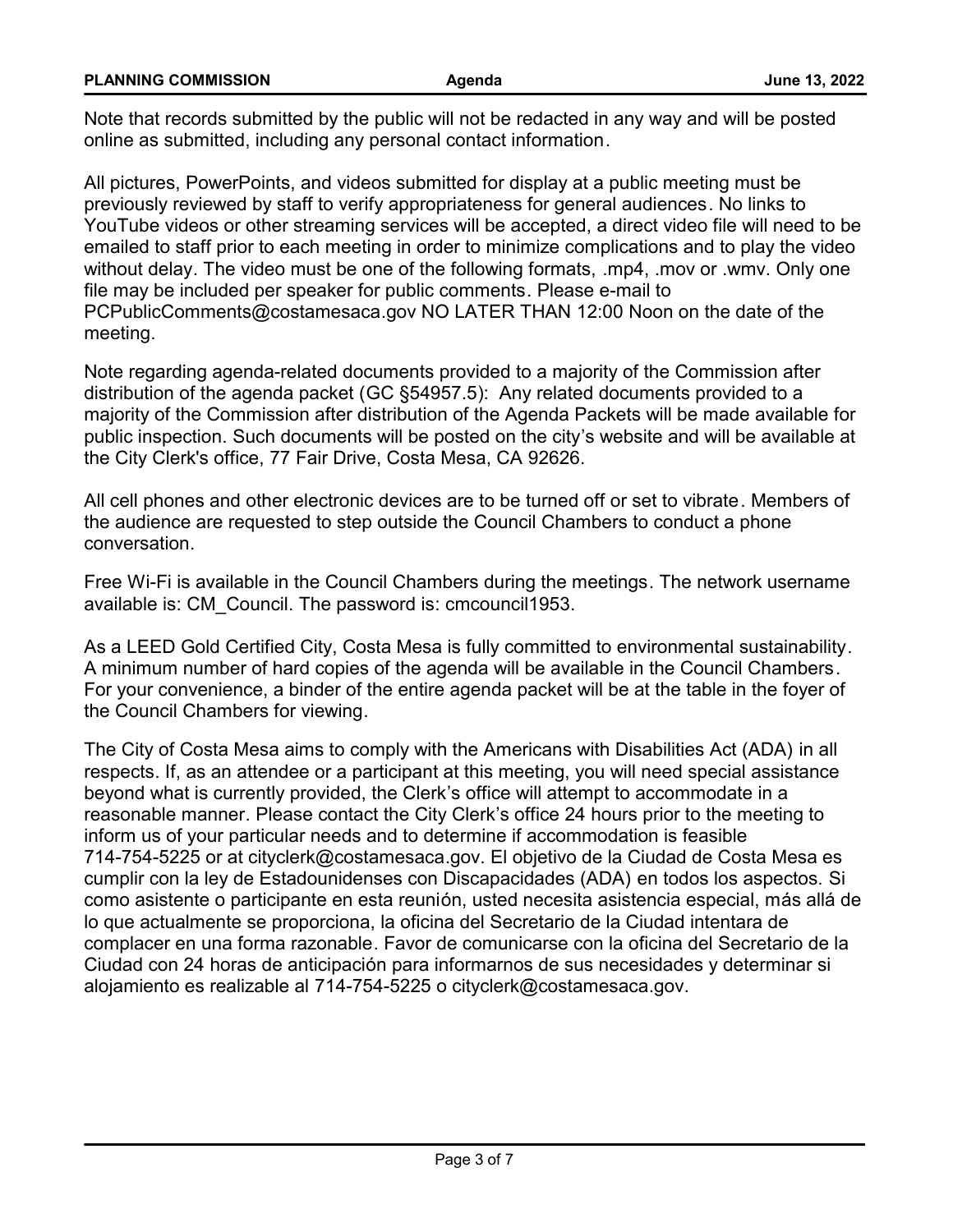#### **PLANNING COMMISSION REGULAR MEETING**

 **MONDAY, JUNE 13, 2022 - 6:00 P.M.**

 **BYRON DE ARAKAL Chair**

**RUSSELL TOLER ADAM ERETH** 

**JOHNNY ROJAS JIMMY VIVAR**

**TARQUIN PREZIOSI JENNIFER LE**

**JON ZICH DIANNE RUSSELL Vice Chair Commissioner Planning Commissioner** 

**Planning Commissioner Commissioner Relanning Commissioner** 

**Planning Commissioner Commissioner Relanning Commissioner** 

 **Assistant City Attorney Community Community Assistant City Attorney Community Community Director of Economic and Development Services**

**CALL TO ORDER**

**PLEDGE OF ALLEGIANCE**

**ROLL CALL**

**ANNOUNCEMENTS AND PRESENTATIONS**

**PUBLIC COMMENTS – MATTERS NOT LISTED ON THE AGENDA Comments are limited to three (3) minutes, or as otherwise directed.**

**CONSENT CALENDAR: None.**

**PUBLIC HEARINGS:**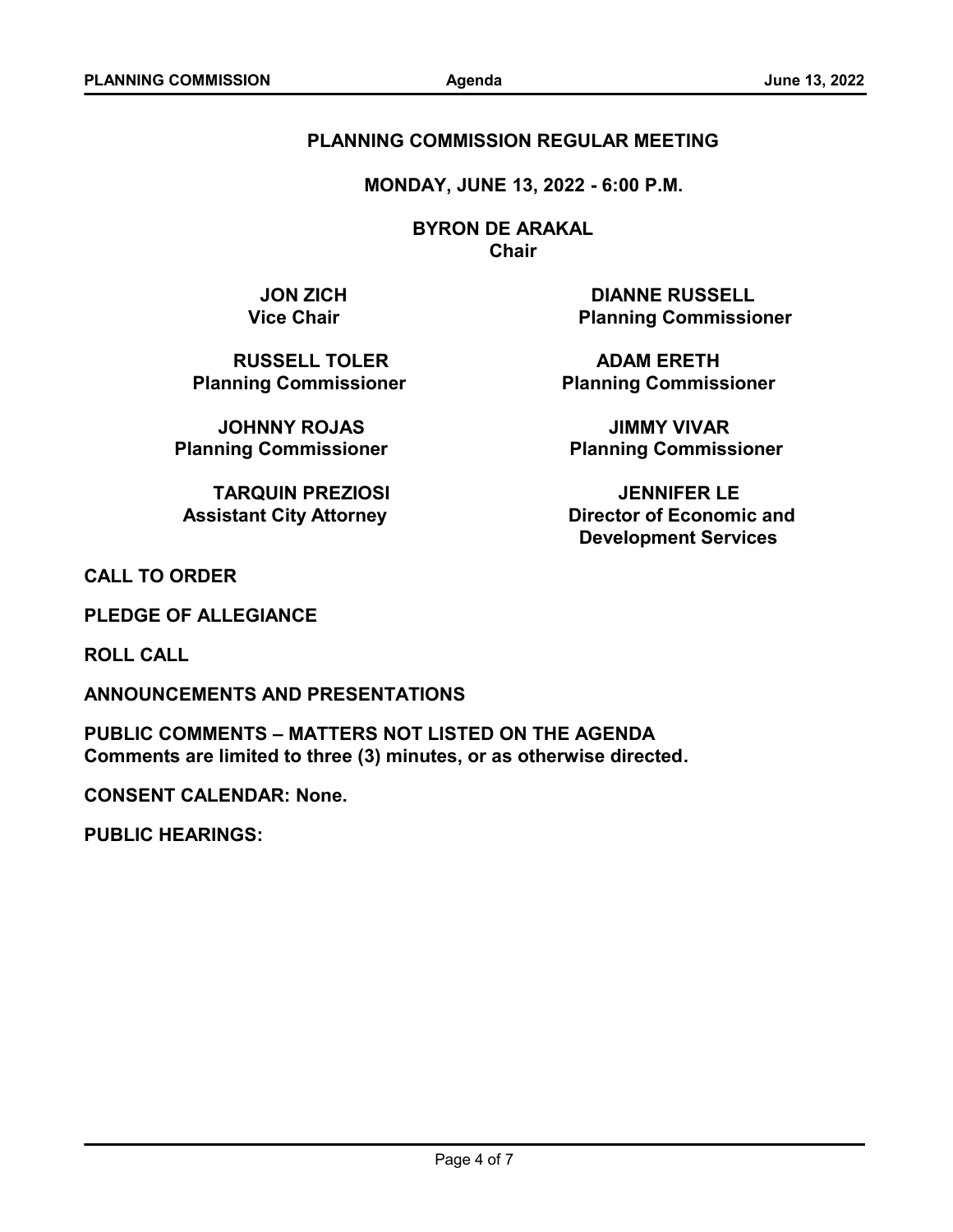### **1. PLANNING APPLICATION 22-10 REQUEST FOR A CONDITIONAL [22-724](http://costamesa.legistar.com/gateway.aspx?m=l&id=/matter.aspx?key=1828) [USE PERMIT TO ALLOW FOR A TEMPORARY COURTHOUSE AT](http://costamesa.legistar.com/gateway.aspx?m=l&id=/matter.aspx?key=1828) 3390 HARBOR BOULEVARD**

#### RECOMMENDATION:

Staff recommends that the Planning Commission adopt a Resolution to:

- 1. Determine that the project is exempt from the provisions of the California Environmental Quality Act (CEQA) under CEQA Guidelines Section 15301 (Existing Facilities); and
- 2. Approve Planning Application 22-10, subject to conditions of approval.

### <u> Attachments</u>: <u>[PA-22-10 Report](http://costamesa.legistar.com/gateway.aspx?M=F&ID=47d76563-6e5a-48cb-afb6-ed2986bd1b05.pdf)</u>

- [1. Draft Planning Commission Resolution](http://costamesa.legistar.com/gateway.aspx?M=F&ID=ffb43ec3-11b4-4f2c-a44a-32e0792e857d.pdf)
- [2. Applicant Letters](http://costamesa.legistar.com/gateway.aspx?M=F&ID=ecdaebcb-db47-461a-8738-c6afad7cf7a3.pdf)
- [3. Vicinity Map](http://costamesa.legistar.com/gateway.aspx?M=F&ID=85c77e3f-ce36-421a-87b3-9b968e2f6c06.pdf)
- [4. Zoning Map](http://costamesa.legistar.com/gateway.aspx?M=F&ID=e623c97d-bcaf-4410-8d0c-955ad781283a.pdf)
- [5. Site Photos](http://costamesa.legistar.com/gateway.aspx?M=F&ID=b3f1c07b-710b-4f0e-af9f-c1c707d1ce6d.docx)
- [6. Project Plans](http://costamesa.legistar.com/gateway.aspx?M=F&ID=ce996495-ebf8-4c64-9483-53cd250eb401.pdf)

### **2. [REVIEW OF PLANNING DIVISION ZONING APPROVAL BC21-00147](http://costamesa.legistar.com/gateway.aspx?m=l&id=/matter.aspx?key=1827)  [22-723](http://costamesa.legistar.com/gateway.aspx?m=l&id=/matter.aspx?key=1827) FOR A 1,072-SQUARE-FOOT SECOND-STORY ADDITION AND REMODEL AT 283 EAST 19TH STREET**

#### RECOMMENDATION:

Staff recommends the Planning Commission uphold the Planning Division's administrative approval of the proposed second story addition at 283 East 19th Street with direction to the applicant to work with staff for submitting a revised window design at "Master Bedroom 2" to improve neighbor privacy.

**Attachments: [Call for Review Report](http://costamesa.legistar.com/gateway.aspx?M=F&ID=fd9a6631-eaa5-42fc-944b-2372be4e56c1.pdf)** 

- [1. Draft Planning Commission Resolution](http://costamesa.legistar.com/gateway.aspx?M=F&ID=58020141-e14b-4cc8-95a3-b75cf25f9e41.pdf)
- [2. Summary Sheet](http://costamesa.legistar.com/gateway.aspx?M=F&ID=94648358-fbd0-407f-9ecf-4efbf1122003.docx)
- [3. Applicant Statement](http://costamesa.legistar.com/gateway.aspx?M=F&ID=ce343f18-3278-42c4-b0f9-28ead0d2d632.pdf)
- [4. Neighbor Statement](http://costamesa.legistar.com/gateway.aspx?M=F&ID=1994b86e-32fe-4691-ad4a-0ba793186e85.pdf)
- [5. Second Story Notification](http://costamesa.legistar.com/gateway.aspx?M=F&ID=54c43930-d364-49b4-a5dd-408c3bbdce65.doc)
- [6. Vicinity Map](http://costamesa.legistar.com/gateway.aspx?M=F&ID=6ae9fee6-db9d-4615-9348-6a44dd856757.pdf)
- [7. Zoning Map](http://costamesa.legistar.com/gateway.aspx?M=F&ID=64460b91-7e87-432a-b583-459e2838d3e1.pdf)
- [8. Pictures](http://costamesa.legistar.com/gateway.aspx?M=F&ID=2e62b3cf-e21c-42fc-a8ef-463d74344a50.docx)
- [9. Plans](http://costamesa.legistar.com/gateway.aspx?M=F&ID=556799ea-8449-4a97-9e45-866006f06ff9.pdf)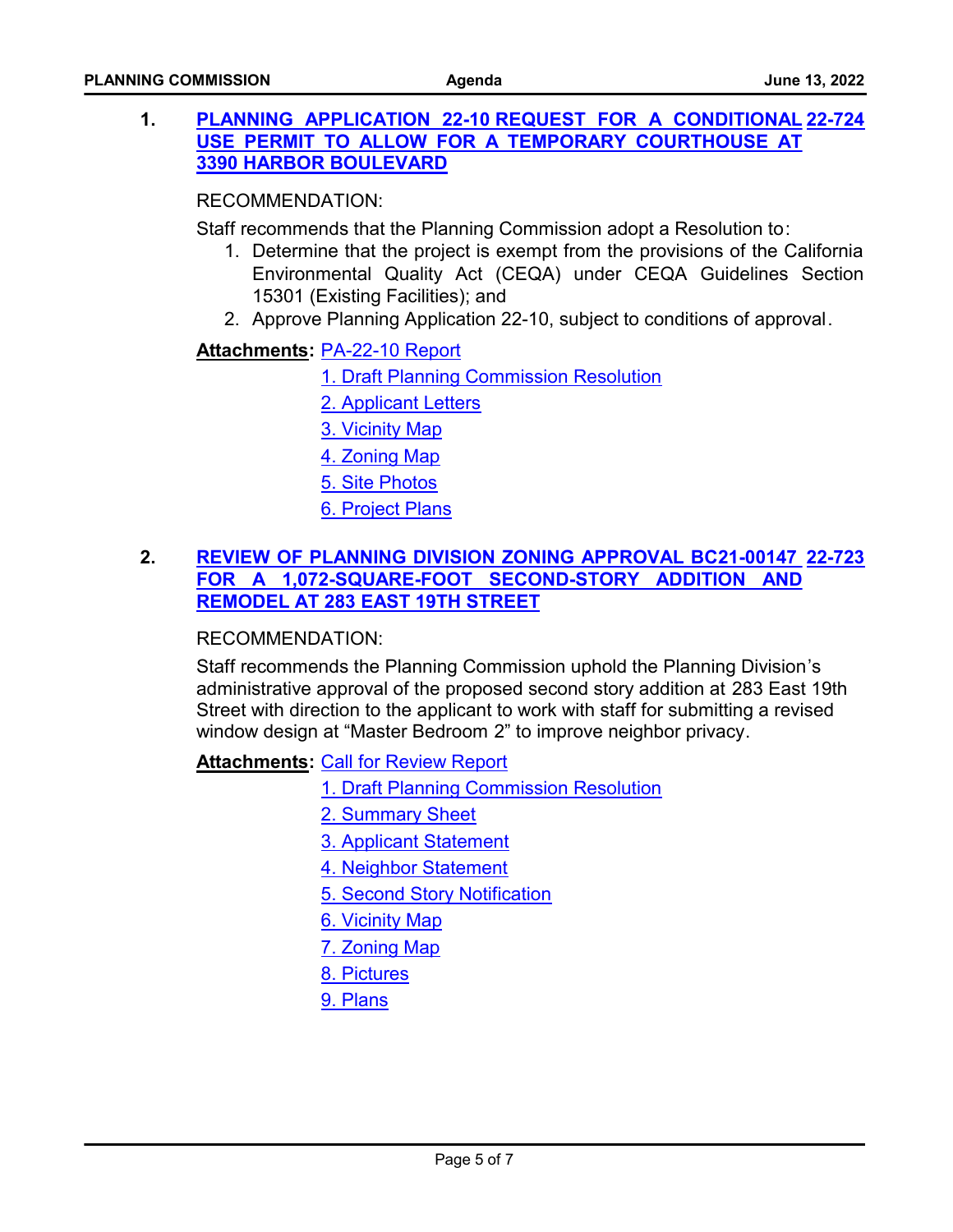#### **3. PLANNING APPLICATION 21-22 FOR A RETAIL [STOREFRONT BUSINESS WITH DELIVERY LOCATED AT 2301](http://costamesa.legistar.com/gateway.aspx?m=l&id=/matter.aspx?key=1830)  NEWPORT BOULEVARD [22-726](http://costamesa.legistar.com/gateway.aspx?m=l&id=/matter.aspx?key=1830)**

RECOMMENDATION:

Staff recommends that the Planning Commission adopt a Resolution to:

- 1. Find that the project is categorically exempt from the provisions of the California Environmental Quality Act (CEQA) per CEQA Guidelines Section 15301 (Class 1), Existing Facilities; and
- 2. Approve Planning Application 21-22, subject to conditions of approval.

### <u> Attachments</u>: <u>[PA-21-22 Report](http://costamesa.legistar.com/gateway.aspx?M=F&ID=2d254dfc-bfe3-483c-a7d4-e2c4e90b8835.pdf)</u>

- [1. Draft Planning Commission Resolution](http://costamesa.legistar.com/gateway.aspx?M=F&ID=784f951d-d0a3-41ea-9164-8e0093125408.pdf)
- [3. Vicinity Map](http://costamesa.legistar.com/gateway.aspx?M=F&ID=3ab844eb-20fb-4abe-b6eb-1d66b632609b.pdf)
- [4. Zoning Map](http://costamesa.legistar.com/gateway.aspx?M=F&ID=26732a8f-0234-473c-b8ce-056a04a4ff9b.pdf)
- [5. Site Photos](http://costamesa.legistar.com/gateway.aspx?M=F&ID=734cb079-6cb1-46a8-b127-5409c30b976a.docx)
- [6. Conceptual Plans](http://costamesa.legistar.com/gateway.aspx?M=F&ID=ae951336-a7bc-4a6c-90b0-c96514e0b898.pdf)

#### **4. PLANNING APPLICATION 21-21 FOR A RETAIL [STOREFRONT BUSINESS LOCATED AT 1990 HARBOR](http://costamesa.legistar.com/gateway.aspx?m=l&id=/matter.aspx?key=1860) BOULEVARD [22-756](http://costamesa.legistar.com/gateway.aspx?m=l&id=/matter.aspx?key=1860)**

### RECOMMENDATION:

Staff recommends that the Planning Commission adopt a Resolution to:

- 1. Find that the project is categorically exempt from the provisions of the California Environmental Quality Act (CEQA) per CEQA Guidelines Section 15301 (Class 1), Existing Facilities; and
- 2. Approve Planning Application 21-21, subject to conditions of approval.

### [PA-21-21 Report](http://costamesa.legistar.com/gateway.aspx?M=F&ID=5ab20b22-d53e-4905-8fc5-a5ee43e03963.pdf) **Attachments:**

- [1. Draft Planning Commission Resolution](http://costamesa.legistar.com/gateway.aspx?M=F&ID=34cc6940-dcb9-4063-8c4e-1fb23ae9a153.pdf)
- [2. Applicant Letter](http://costamesa.legistar.com/gateway.aspx?M=F&ID=85bea2a4-5662-4332-a67d-0f5b62ee05e3.pdf)
- [3. Vicinity Map](http://costamesa.legistar.com/gateway.aspx?M=F&ID=f4dcf130-9064-4b6c-b29f-b10635f46346.pdf)
- [4. Zoning Map](http://costamesa.legistar.com/gateway.aspx?M=F&ID=b5219991-c208-4a0a-94a0-f24f1fccd31e.pdf)
- [5. Site Photos](http://costamesa.legistar.com/gateway.aspx?M=F&ID=92db3c6a-4f70-4ed3-bfed-294bda78a2e3.docx)
- [6. Conceptual Plans](http://costamesa.legistar.com/gateway.aspx?M=F&ID=0e4aacdf-f11d-48ad-bd5a-7a9ab93e05f3.pdf)
- [7. Public Comment](http://costamesa.legistar.com/gateway.aspx?M=F&ID=26fdaf69-cb54-4f17-a977-64fd1389be9e.pdf)

**OLD BUSINESS: None.**

#### **NEW BUSINESS: None.**